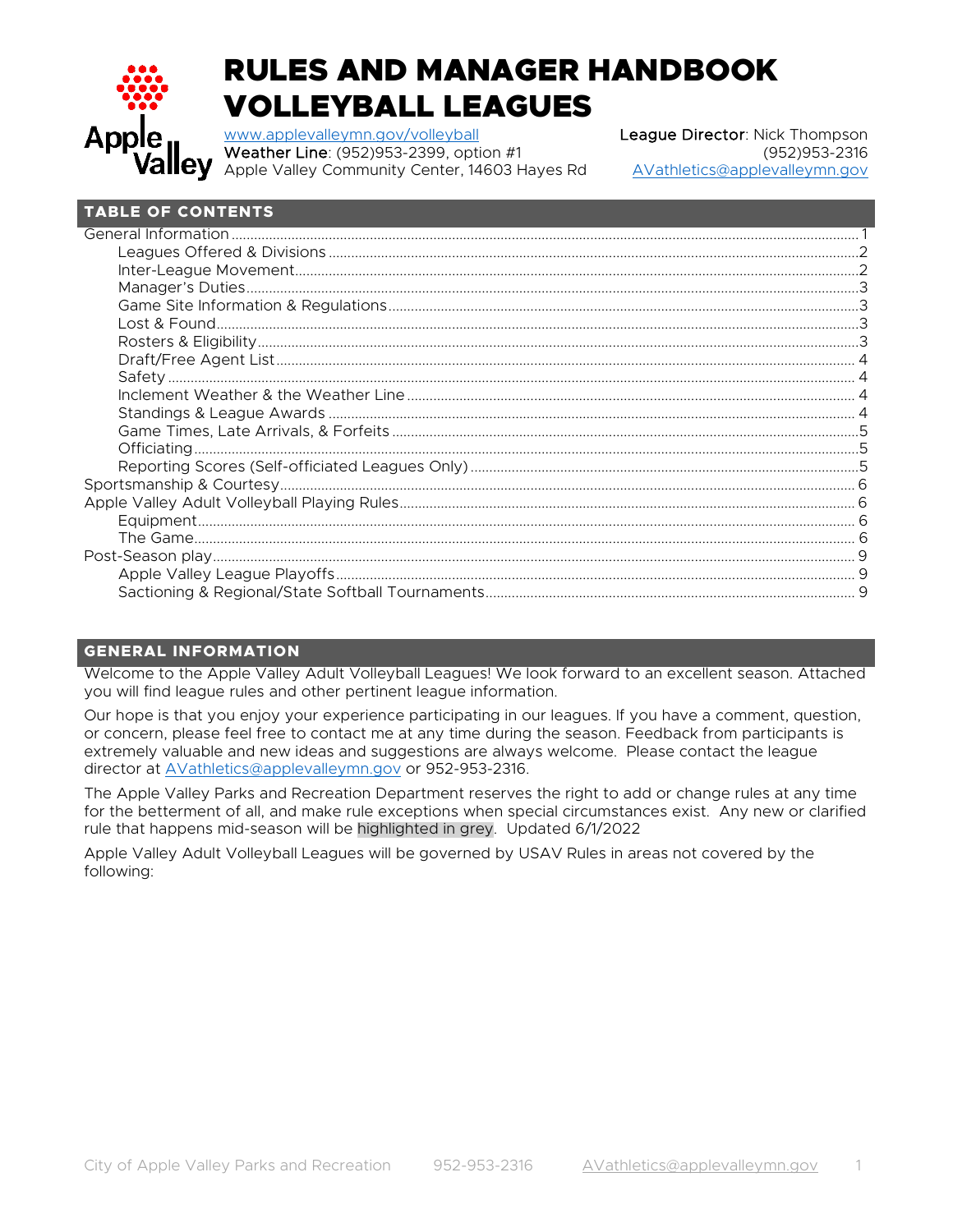## <span id="page-1-0"></span>LEAGUES OFFERED & DIVISIONS

#### Women's Officiated Leagues – Tuesday evenings

Tuesday evenings with three seasons throughout the year; Winter (early Jan – mid-March), Spring (late March – 1st week in June), and Fall (early Sept – mid-Dec). Each season has nine regular season matches with occasional double headers followed by a single elimination playoff. Most seasons the league is divided into "A/B" and "B/C" divisions. Matches are officiated by sanctioned volleyball officials. Maximum Teams: 24

#### Men's Self-officiated Leagues – Wednesday evenings

Wednesday evenings with three seasons throughout the year; Winter (early Jan – mid-March), Spring (late March – 1st week in June), and Fall (early Sept – mid-Dec). Each season has nine regular season matches with occasional double headers followed by a single elimination playoff. League will be divided into divisions based on registration numbers. Maximum Teams: 48

#### Women's Self-Officiated Leagues – Thursday evenings

Thursday evenings with four seasons throughout the year; Winter (early Jan – mid-March), Spring (late March – 1<sup>st</sup> week in June), and fall (early Sept – mid-Dec). Each season has eight to nine regular season matches with occasional double headers followed by a single elimination playoff. Self-officiated league with teams making their own calls. Maximum Team Registrations: 48

#### Six divisions are offered:

"A1" Competitive teams – highest skill level "A2" Competitive teams – high skill level "A3" Competitive teams – high skill level

"B1" Competitive teams – good skill level "B2" Competitive teams – slightly lower skill level "C" Social teams – recreational skill level

#### Co-Rec Self-Officiated Leagues – Friday evenings

Thursday evenings with three seasons throughout the year; Winter (early Jan – mid-March), Spring (late March – 1<sup>st</sup> week in June), and fall (early Sept – mid-Dec). Each season has eight to nine regular season matches with occasional double headers followed by a single elimination playoff. Self-officiated league with teams making their own calls. Maximum Team Registrations: 48

Six divisions are offered:

"A" Competitive teams – highest skill level "B1" Competitive teams – high skill level "B2" Competitive teams – good skill level

"C1" Less competitive teams – moderate skill "C2" Less competitive teams – lower skill "D" Social teams – recreational skill level

#### Sand Volleyball Recreational Self-Officiated Leagues

Early June through mid-August. Each season has 10-12 regular season matches with occasional double headers followed by a single elimination playoff. Self-officiated with teams making their own calls. Women's Thursday league is played on co-rec height net. Maximum Teams per evening: 16

Leagues & divisions offered: Co-Rec Rec B/C – Tuesdays Co-Rec Rec C/D - Wednesdays

Co-Rec Rec Open - Fridays Women's - Thursdays

# <span id="page-1-1"></span>INTER-LEAGUE MOVEMENT

If you have any questions regarding which division you should register for, please call before you register your team. As a general rule, where applicable, division winners will move up a division and the last place teams will move down a division. However, the League Director can make exceptions at their discretion including moving multiple teams up/down or leaving teams in the same league, with the goal being what is best for the overall league and each division. While input from teams is encouraged and taken into consideration, refunds will not be issued to teams who disagree with the division in which they are ultimately placed.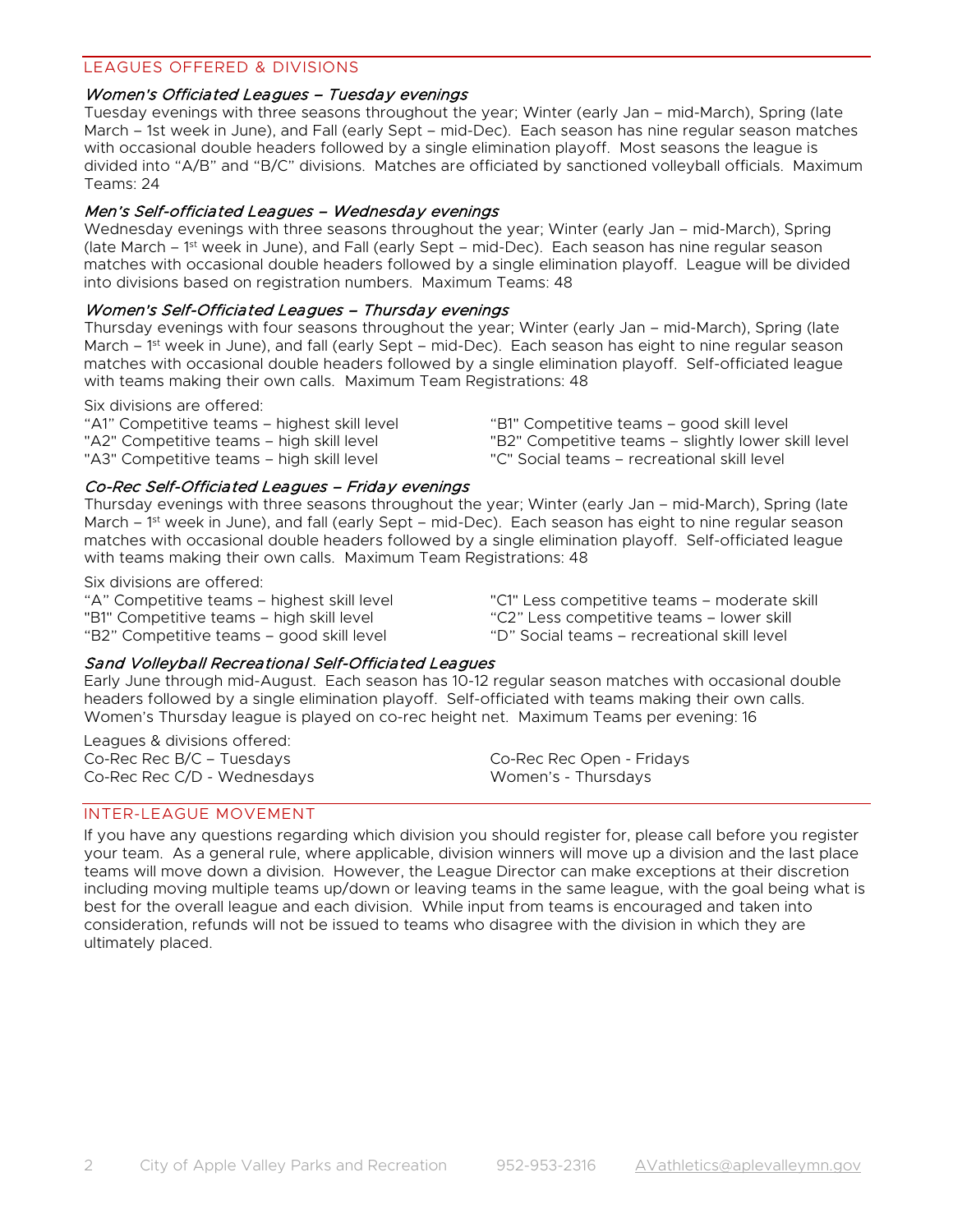# <span id="page-2-0"></span>MANAGER'S DUTIES

- 1. Be knowledgeable: Read all league procedures and rules and inform members of your team.
- 2. Handling disputes: The "designated manager" must handle any disputes and should be the only person discussing calls with the official (officiated leagues) or opposing team's designated manager (self-officiated leagues). Don't let one of your players face ejection by arguing a call.
- 3. Communicate with team: Relay schedule information, changes, or other league information sent via email and posted at [www.applevalleymn.gov/volleyball](http://www.applevalleymn.gov/volleyball) to your players.
- 4. First aid kit: Each team should equip themselves with a first aid kit.
- 5. Self-officiated league managers:
	- a. Promote responsible self-officiating: Please remind players to self-officiate. It is vital that team managers make calls against their team when carries/illegal hits/in the net occur and make sure their players are making calls against themselves too. See "OFFICIATING" for more details.
	- b. Report scores to the appropriate league staff. See "REPORTING SCORES" for details.
	- Addressing disagreements: If there are issues with an opposing team, team managers should address them on-site with the opposing manager. If the negative behavior continues, situations can be brought to the league director for assistance or escalation.

# <span id="page-2-1"></span>GAME SITE INFORMATION & REGULATIONS

Indoor leagues (winter, spring & fall) are played at the Apple Valley Community Center, [14603 Hayes Rd.](https://goo.gl/maps/Jx5F9xtTxAootdcy6)

- 1. Showers are available following games for all but the last game of the evening.
- 2. Tobacco use and alcoholic beverages are prohibited inside the facility.
- 3. Drinks
	- Drinking beverages is not allowed on the courts; please stay off the court to drink water.
	- Coolers or glass containers are not allowed in the gym.

Outdoor sand volleyball league games will be played at Johnny Cake Ridge Park East, [5800 140th](https://goo.gl/maps/9RGhLDaLYPUandFy7) St. W

- 1. Alcoholic beverages are not permitted in the sand area. Hard liquor and kegs are not allowed. Impaired players who becomes a safety risk to themselves or others may be asked to leave the game and/or park by staff.
- 2. No glass bottles of any kind are allowed.
- <span id="page-2-2"></span>3. Smoking is not allowed on or immediately around the courts.

# LOST & FOUND

The City of Apple Valley will not be responsible for lost or stolen items. Any item found should be turned in to league staff. Individuals who have lost an item should inquire with league staff during league play. Claimants will be asked to describe the lost item in detail. Items not claimed by the end of the season will be discarded.

# <span id="page-2-3"></span>ROSTERS & ELIGIBILITY

Roster forms are available at [www.applevalleymn.gov/volleyball](http://www.applevalleymn.gov/volleyball) as well as the Community Center front desk for indoor leagues or the League Supervisor's office for outdoor sand leagues.

- 1. Minimum age: All participants must be at least 18 years old prior to participating.
- 2. Players may play on multiple teams in Apple Valley leagues, but may only be rostered on one team per night of play.
- 3. Rosters:
	- a. Preliminary roster deadline: Rosters must be submitted to the League Supervisor prior to the start of your first game. All players must fill out all information and sign the roster prior to playing in their first game.
	- b. Adding players to roster is allowed at any point up to the ending of a team's last regular season game. Ask league staff for your original roster to make changes or additions or you can fill out an additional roster that can be stapled to your original as a roster addition.
	- c. Rosters are frozen for playoffs following the last regular season game. No players may be added after that point. All rostered players are eligible to participate in the post-season tournaments, regardless of the number (if any) regular season games they played.
- 4. Games with illegal players can be ruled as forfeits.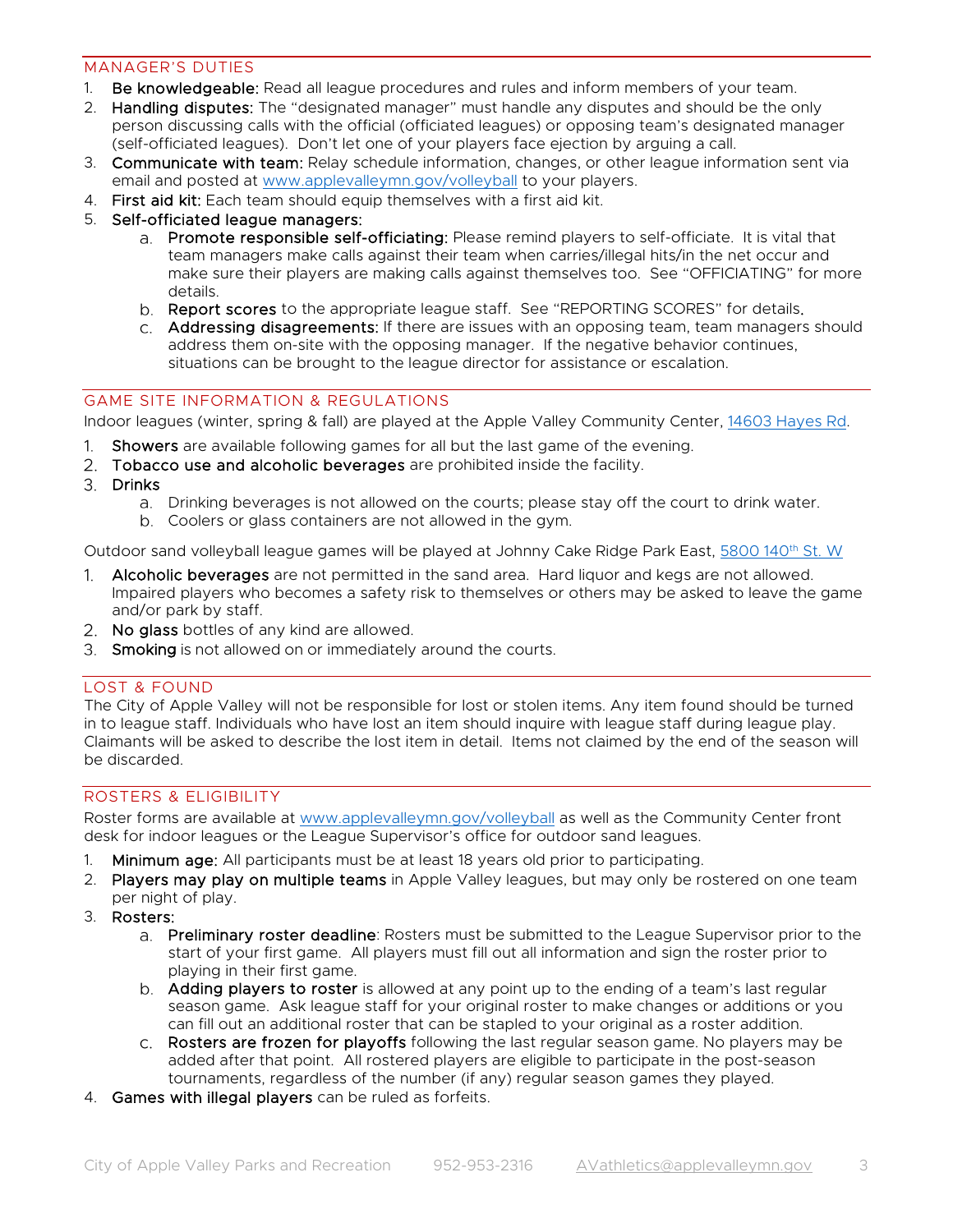## <span id="page-3-0"></span>DRAFT/FREE AGENT LIST

The Parks and Recreation Department keeps a list of individual players who would like to be placed on a team and/or be substitutes. Email [AVathletics@applevalleymn.gov](mailto:AVathletics@applevalleymn.gov) to request a copy of the list.

Players from the Draft/Free Agent List can sub for multiple teams in a league, but if they play in a fourth match for a team, they must be removed from the draft list for that particular evening's leagues and be placed on that particular team's roster. Free agents are not eligible for the play-offs, so invite them on to your team! Once on a roster, players may not act as a free agent for that league's night of play.

Players interested in becoming a free agent can fill out the form at [www.applevalleymn.gov/freeagent.](http://www.applevalleymn.gov/freeagent)

# <span id="page-3-1"></span>**SAFETY**

- 1. Inherent risk of the game: In addition to the possibility for bodily harm through playing, everyone present must be aware of the hazards associated with the sport both in and around the play area.
- 2. Insurance: The City of Apple Valley does not provide insurance for the participants of our adult athletics leagues. Each player, as a result of participation in the league, assumes all liability and risk of injury. It is strongly suggested that each player obtain medical and liability insurance prior to participating in the league.
- 3. Blood rule: A player who is bleeding or has an open wound is prohibited from participation until the bleeding is stopped and the wound covered. If treatment can be administered in a reasonable amount of time, the individual will not have to leave the game. If excessive time is involved, the re-entry rule would apply. If there is any blood on the uniform, it must be changed or disinfected. All teams are encouraged to have a first aid kit with disinfectant with them during each game.
- 4. **Spectators and children** are not allowed on the area of play during the game and may result in stoppage of play up to forfeiture of game. If you must bring children to your game, they must be supervised by a non-playing adult (1 adult per 2 children) at all times.

## <span id="page-3-2"></span>INCLEMENT WEATHER & THE WEATHER LINE

Weather conditions can change dramatically in a short period of time. If there is a safety concern, a team is never required to play a game, even if the weather line or staff have not cancelled a game. The determination on make-ups, forfeits, etc. can be made at a future time.

- Weather line: Call 952-953-2399, option #1 after 5:00 p.m. This is the official way games are canceled  $1<sup>1</sup>$ and will be updated immediately when a decision is made. If there is no mention of the games on the recorded message, you should assume games are on.
- 2. Poor weather during sand volleyball play: If poor weather develops once are on-site, the decision to cancel will default to match the softball games officials who are on-site.
- Games cancelled once they have started: Games will be resumed at a later date from the point it was suspended.
- 4. Rescheduled games will be made up at as time allows end of the season. Managers should check the schedule online five business days after the rain-out to view the rescheduled dates and times. Depending on the number of cancellations, playoffs may have to be on a different night from regular season play. If a game is unable to be rescheduled, teams will receive a prorated refund.

#### <span id="page-3-3"></span>STANDINGS & LEAGUE AWARDS

Standings are kept at [www.applevalleymn.gov/volleyball.](http://www.applevalleymn.gov/volleyball)

- 1. Final regular season league standings determine playoff seeds and are based on win percentage. Tie breakers, in order used: win percentage, fewest forfeits during the regular season, head-to-head record, head-to-head point differential (officiated leagues only), head-to-group, head-to-head point differential (officiated leagues only), head-to-group, head-to-group winning percentage, head-togroup point differential (officiated leagues only), average point differential (officiated leagues only), coin flip.
- 2. League awards per division: Regular season determines seeds for the playoffs.
	- a. Regular season champion: \$30 team gift card and t-shirts for rostered and active players.
	- b. Playoff champion: \$30 team gift card or league credit
	- c. Playoff 2<sup>nd</sup> place: \$20 team gift card or league credit.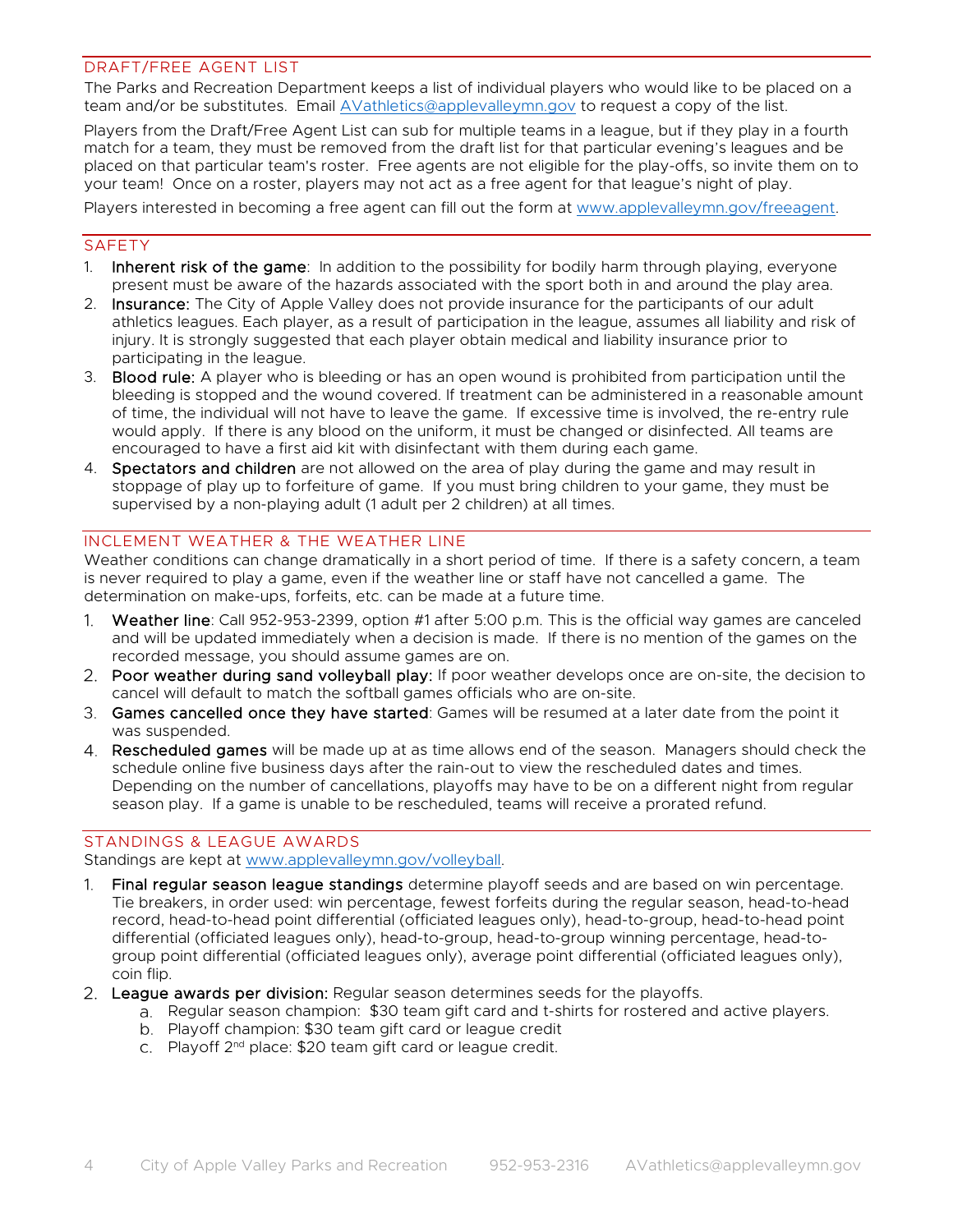# <span id="page-4-0"></span>GAME TIMES, LATE ARRIVALS, & FORFEITS

- 1. Game start times are typically 6:30, 7:30, 8:30, and 9:30 p.m. If doubleheaders are played, every effort is made to schedule matches back-to-back. Leagues with an odd number of teams may have teams with a one-hour break, byes, or a combination of both.
- 2. Player limit to play: A team must have at least four rostered players to start a game. Teams that have at least four players at the scheduled game time must begin to play at the scheduled game time. Teams cannot use grace period for their additional players to arrive.
- 3. Late arrivals may be added to the game after a point or side out. They may enter in any position, but no player shall be skipped in the serving order.
- 4. Grace period:
	- For the first match of an evening only (usually 6:30pm), teams have a 10-minute grace period to secure the minimum four players. Those ten minutes come off the game time. If a team does not have at least four players after the 10-minute grace period, they will forfeit the first game. If a team does not have four players 15 minutes after the scheduled game time, they will forfeit the match.
	- b. For the  $2^{nd}$ ,  $3^{rd}$  and  $4^{th}$  matches in an evening, match time is forfeit time for the 1st game, 5 minutes after schedule game time for the second game forfeit and 10 minutes for the third forfeit.
- 5. Forfeits are never a positive situation, but are even worse when a team fails to show up for a game without notice. Out of respect for the teams, please notify the League Director by noon. A forfeit will be recorded as a 0-3 score, or the score at the time of the forfeit, whichever is greater. Any team with six or more games forfeited may be dropped from the league.

# <span id="page-4-1"></span>OFFICIATING

- 1. Officiated leagues: Officials will make all calls.
	- a. No-show or late officials: If there is a no show by an official, teams are encouraged to either find a substitute official to work the match or to play the match self-officiated. If either of the team managers does not wish to play the match with a substitute official, or play the match self-officiated, the match will be re-scheduled by the Recreation Department for a later date if a court is available.
	- b. The official's decision is final. Unsportsmanlike conduct will be penalized by a point/side out.
	- c. Team managers are the only players allowed to communicate with the official.
- 2. Self-officiated leagues: There will be no referees for the self-officiated leagues; players and managers are expected to be honest and consistent with making calls and be willing to look up rules if necessary at [www.applevalleymn.gov/volleyball.](http://www.applevalleymn.gov/volleyball)
	- During play, teams shall make all judgment calls on their own side. It is vital that team managers make calls against their team when carries/illegal hits/in the net occur.
	- b. Rule interpretations may be discussed between team managers only. Reference the online rules if necessary. If teams still disagree on a rule interpretation, consult with league staff. All rule interpretations need to be discussed and handled on-site during the game/match. Game or point results will not be retroactively changed even if a rule was incorrectly applied.
	- If disagreements persist regarding a judgement call, the point should be played over. Either team manager has the right to request a point be replayed on a questionable play. Staff cannot and will not get involved in judgement calls such as if a hit/set was illegal or if a ball is in or out.
	- Teams should apply rules consistently throughout the season; don't wait to make calls until the playoffs.
	- Do not agree to "handshake deals" with opposing teams to circumvent rules. Contact the League Director if there is a rule change that you feel could benefit the league as a whole.

# <span id="page-4-2"></span>REPORTING SCORES (SELF-OFFICIATED LEAGUES ONLY)

Both teams should report their match score(s) on score sheet (indoor leagues report scores at the Community Center front desk and outdoor leagues use the scoresheet on-site). All games count in the final standings, so be sure to report both the number of wins and losses. Unreported scored are entered as a double-forfeit.

There should never be a tied game unless the time limit expires before the third game has started. If a game is tied at after the time limit expires, one rally serve will be played to break the tie.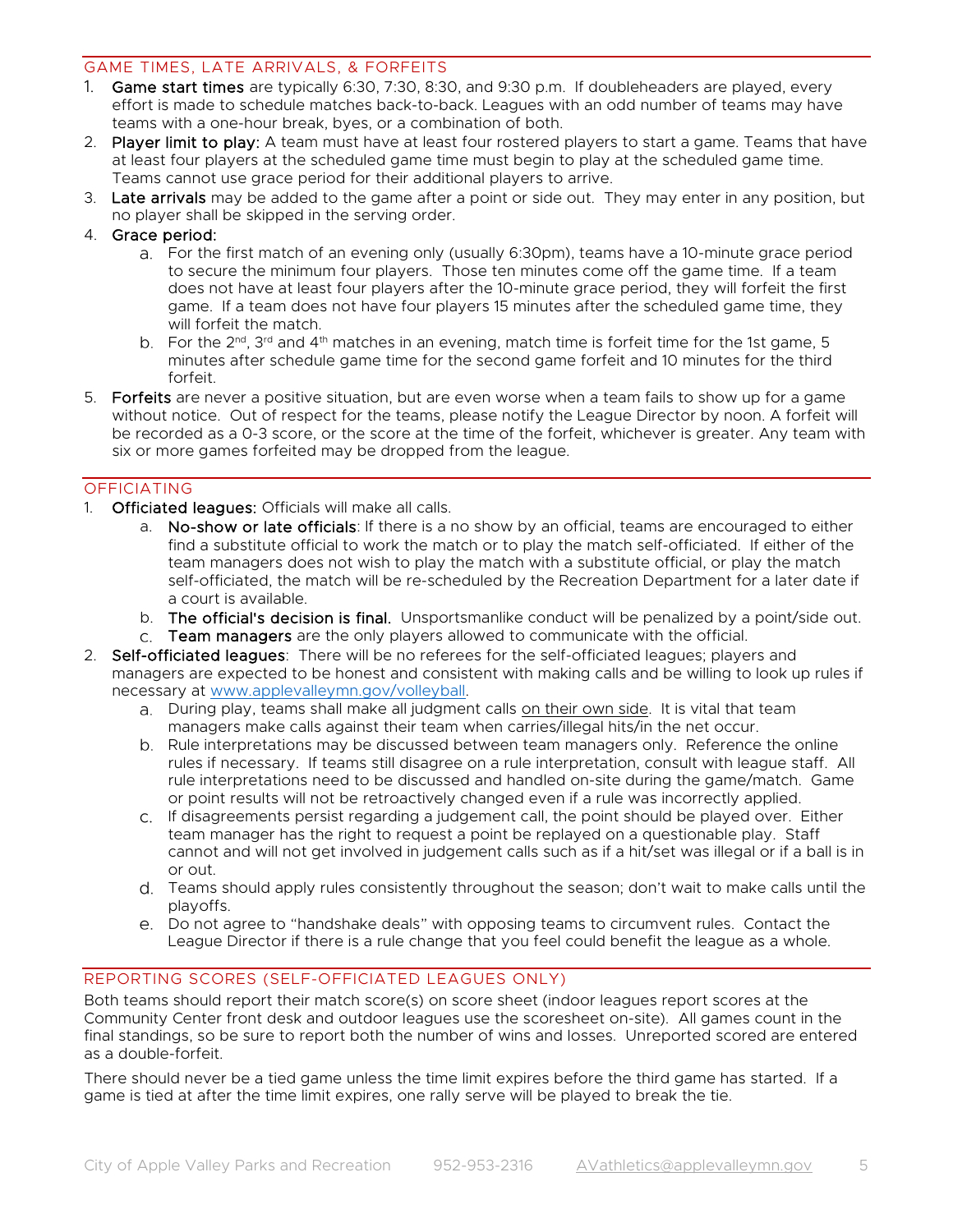# <span id="page-5-0"></span>**SPORTSMANSHIP & COURTESY**

- 1. Managers are responsible for conduct of themselves, their players and spectators. Unsportsmanlike conduct will not be tolerated. If you see unsportsmanlike behavior, contact the League Director or staff and appropriate action will be taken, up to removal from the league for a player and/or team.
- 2. Profanity: Swearing is not tolerated. Each instance will result in a side out.
- 3. Conduct detrimental to the game: This includes all acts that are disrespectful to the other team, game and/or the league. Penalty: Offending team shall forfeit their current game. When an opponent is about to play or in the act of playing the ball, players shall not stamp their feet, shout or use other tactics to disturb their opponents. Unsportsmanlike conduct is a violation and the offended team will be awarded a point or side out. Teams who continually display unsportsmanlike conduct may be suspended from the league. Remember, this is a recreational league - have fun!
- 4. Warming up: Players waiting near the court to play the next scheduled match should not be warming up along the sidelines of the court, thus distracting those players involved in a match. Please wait until the match has ended to begin your warm-ups.

# <span id="page-5-1"></span>**APPLE VALLEY ADULT VOLLEYBALL PLAYING RULES**

# <span id="page-5-2"></span>EQUIPMENT

- 1. Volleyballs: League balls are provided or teams may use their own regulation balls. The team serving first can choose what ball will be used during that particular game.
- 2. Net heights are 7' 11-5/8" for the men's and co-rec leagues, and 7' 4-1/8" for the women's.
- 3. Shoes
	- a. Sand leagues: Shoes are optional.
	- b. Indoor leagues: Shoes must be worn at all times for indoor leagues. Only sneakers, tennis shoes and court shoes are allowed. Black soled shoe that mark the gym floor, hiking boots, street shoes, etc. will not be allowed in the league. Do not wear shoes from outside onto the playing area.
- 4. Uniforms are not required.
- 5. Casts, guards or braces made of hard unyielding leather, plastic, pliable (soft) plastic, metal or other hard substance, even though padded, are not permitted on the finger, hand, wrist or forearm.
- 6. Valuables: The City of Apple Valley will not be responsible for lost or stolen items. Lock all valuables in the trunk of your car do not leave anything of value in plain sight in your vehicle.
- 7. Electronic equipment including a camera, audio or video device may not be worn or used by an umpire, player, or coach on the field of play.
- <span id="page-5-3"></span>8. First Aid: Each team should supply a first aid kit for their team.

# THE GAME

- 1. Minimum number of players: A team must have at least four players to start and continue a game. See "LATE ARRIVALS & FORFEITS" above for details about late starts and grace periods.
- 2. Co-Rec player combinations
	- a. Co-Rec "A" Division teams cannot play with more men than women during league play. Teams can have up to two more women than men.
	- b. Co-Rec "B", "C" & "D" Division teams can play with one more men than women during league play, but not playoffs. Teams can have up to two more women than men.
		- 1. Legal combinations during regular-season: 3 men & 3 women, 3 men & 2 women, 2 men & 4 women, 2 men & 3 women, 2 men & 2 women
		- 2. Legal combinations during playoffs: 3 men & 3 women, 2 men & 4 women, 2 men & 3 women, 2 men & 2 women
	- c. For play-offs in all co-rec divisions, teams may not at any time have more men than women on the court.

# 3. Matches-rally scoring

- a. A match consists of three games to 25 points, winning by 2 points with a cap at 27. Teams will be given one league point for each game won.
- b. In rally scoring, if a team fails to serve properly, return the ball, or commits any other fault, the opponent will win the rally and score a point, even if that team did not serve the point. If the serving team wins the rally, they will score a point and continue to serve; if the returning team wins the rally, they will score a point plus gain the serve. A point is scored every time the ball is served.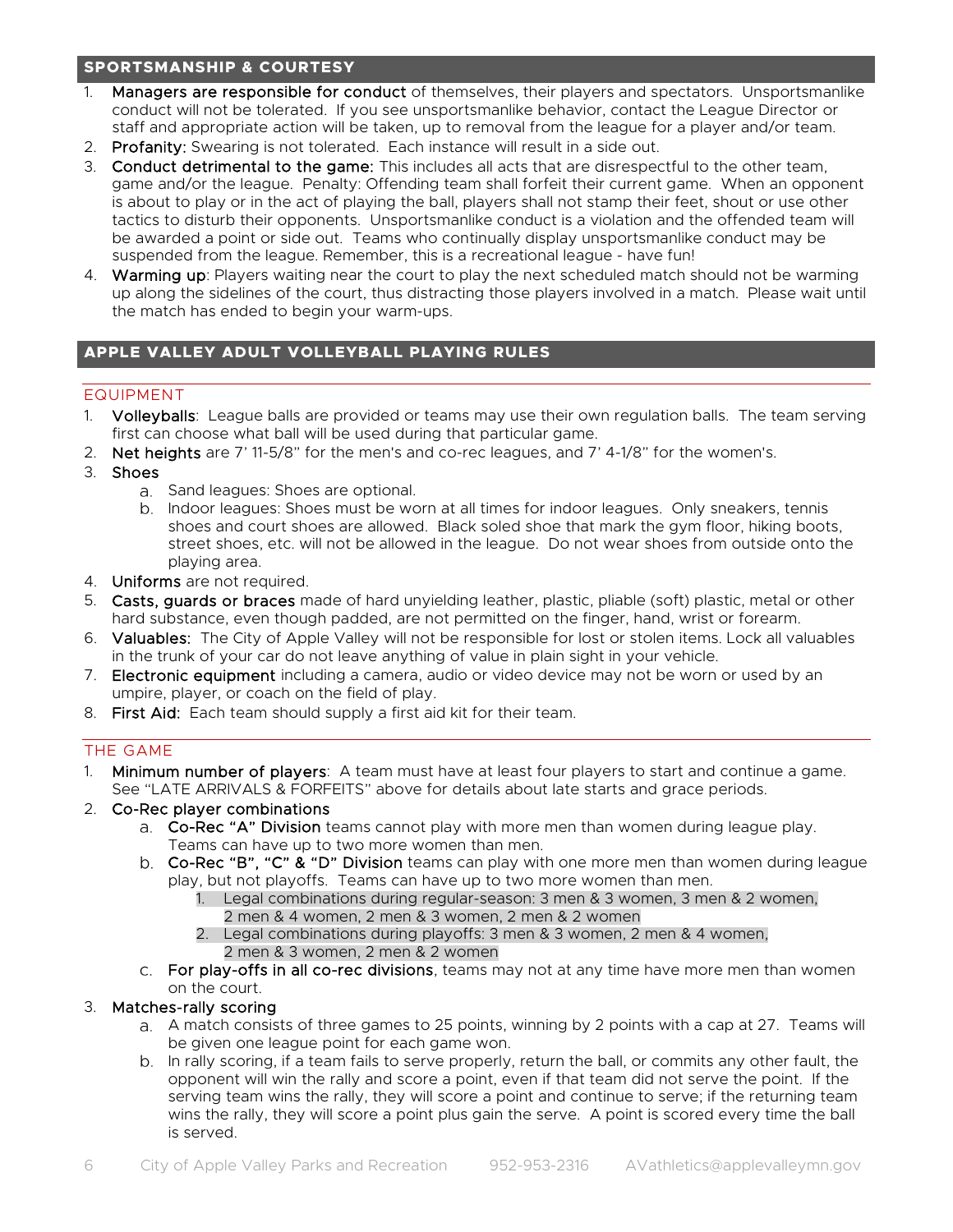# 4. Game timing

- a. Time outs: Teams may call one 30-second time out per game. Teams may not call a time out during the last two minutes of the match, except for a serious injury.
- b. Time limit for each match is 55 minutes. Indoor league game are typically timed with a scoreboard but outdoor sand leagues should use a phone as a timer. If the time limit expires before the third game has ended, teams should complete their volley if the ball is in play. The team ahead at this time will be awarded the point for the game. If time expires before the third game has begun, the third game will be entered as a tie.
- c. Unfinished or tied game at the end of the third game: If the third game is not finished when the time limit arrives, the team ahead at that point will win the game. If the score is tied at that time, one additional rally will be played and the winner of the rally will win the game.
- d. Unplayed games: If the third game has not been started at the 55-minute limit, the third game will not be played and both teams will be given  $\frac{y}{x}$  league point for the unplayed game.
- e. Matches completed early: If your match is done early, teams may continue to play for fun until 10 minutes before the next scheduled match with the exception of the 9:30pm matches.
- 5. Boundary lines: Any part of the ball touching a boundary line is in court. Ball is out of bounds when it touches any surface or object outside of the court. A ball touching the antennae or the net outside of the antennae is considered out of bounds.
- 6. Ceiling/basketball hoops rule & divider curtains (indoor leagues only): If a ball hits the ceiling or basketball hoops on your side of the net and your team member has hit it there, you can continue playing the ball. If the ball hits the ceiling and crosses the net, or hits the ceiling on the other side of the net, it is a point/side out. A player may not touch or move a wall, bench, or divider curtain prior to or during their play on the ball. However, once the ball has been played, a player's follow through may put him/her into the wall/bench/curtain.

# 7. Beginning the game:

- a. Indoor leagues: The team listed first on the schedule will serve first for the 1<sup>st</sup> and  $3^{rd}$  games. The team listed second will serve first for the  $2^{nd}$  game. The team listed second will choose side the 1<sup>st</sup> game and teams will switch sides after each game.
- Outdoor leagues: Teams will play rock, paper, scissors and the winner will get choice of side or serve for the first game. The loser will choose the option that the winner did not choose. Teams will alternate side and serve after each game.

# 8. Serving:

- The right back player is the starting server with each following server rotating from the right front position. Any player may be the first server and teams may start games with any legal lineup. Teams must rotate for every term of service, even a team's 1st service after side out.
- Players must serve in turn. Serving out of turn will result in a point and side out.
- The server must announce the score before serving, announcing their score first and then the other team's score. This is extremely important so everyone knows what the score is.
- The server may serve anywhere along the back line and shall not touch any lines bounding the area until after contact with the ball has been made. Players may start behind the back line as far as they wish.
- Only one toss or release of the ball will be allowed per serve. If the server tosses the ball as to initiate a serve and then lets the ball drop to the ground, it is a loss of rally and loss of a point.
- Overhand serving is allowed in all leagues.
- g. It is legal for a served ball to touch the net. The receiving team must play the ball if the serve touches the net and appears that it will remain in bounds.
- h. Blocking or spiking a serve is prohibited.
- No players may be outside of the court area until the ball has been contacted for serve. All players must be in their serving order with no overlapping of adjacent player's front-to-back or side-to-side touching the floor. Players may move from these positions after contact has been made on the serve.
- j. No player(s) may purposely perform any type of action to screen opponent's visibility from the server or the flight of the ball.

# 9. Hitting the ball:

- The ball may contact any part of the body, including the feet.
- b. The ball must not be caught and/or thrown. It can rebound in any direction.
- c. During blocking or during a team's first hit, multiple contacts with various parts of the body are permitted in a single attempt to play the ball. Prolonged contact with the ball is a fault.
- Players may not attack a ball that is completely on the opponent's side of the net.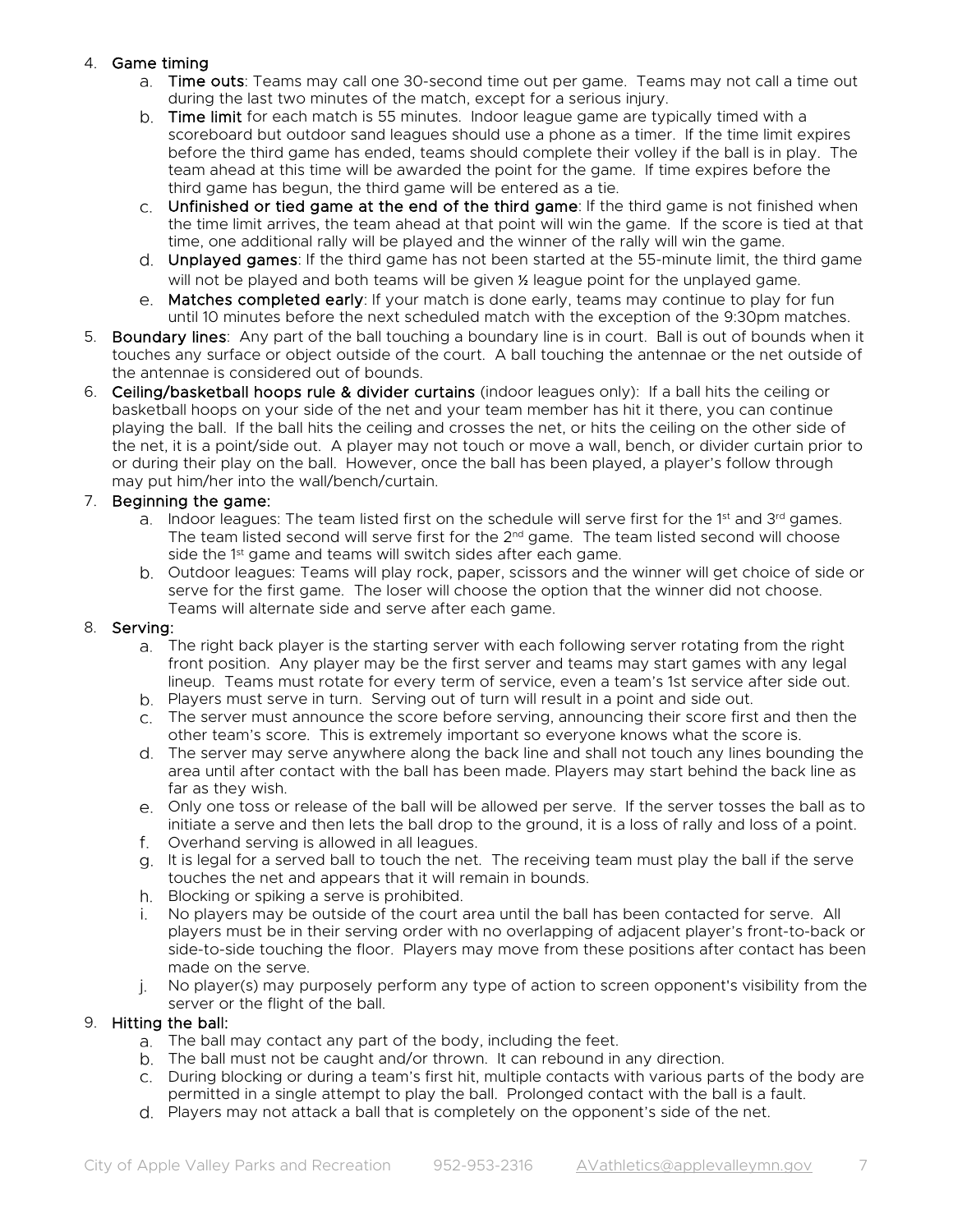- 10. Carrying the ball: A carry is when the ball comes to rest on any part of the body. Carries most often occur when the ball is "scooped" with an open palm. This is an illegal hit, and a point or side out is awarded to the opponent. As a general rule, underhand open palm hits should always be called by the team manager as illegal. Please teach your players to use the forearms.
- 11. Co-rec hits: If a ball is hit more than once by a team, one of these hits must be a female member. (Blocking the ball is not considered a hit.)
- 12. Spiking: May be done with either a fist or an open hand; must be done with a distinctive slap/hit. No "catch and throw" or "slam dunks".
- 13. 10' attack line: A back row player returning the ball to the opponent's side while on/in front of the ten foot attack line may not contact the ball when the entire ball is above the top of the net.
- 14. Successive contacts by a player: A player shall not make successive contacts with the ball with the following exceptions:
	- a. Simultaneous contacts by teammates: Simultaneous contact of the ball by more than one player on the same team is allowed and is considered as one team contact. Either player participating in such a play may participate in the next play of the ball.
	- b. Successive contacts by blockers: A player may block and participate in the next play.
	- c. Simultaneous contacts by opponents: The Joust: When the ball comes to rest between blockers from opposing teams, play continues. Both players continue jousting until an outcome is determined. Either player can make the next play. Keep in mind that if the ball is contacted simultaneously by opposing blockers and then goes out of bounds, the player on the side opposite of where the ball lands is considered to be the impetus for the ball going out of bounds and is determined to be the last person to have touched the ball. The team which occupies the side of the court that the ball has fallen out of bounds on will win the rally. Simultaneous attack and blocking faults by players from opposing teams will result in a replay.

#### 15. Blocking:

- Only players who are in the front row at the time of serve are eligible to block. Back row players may not participate in a block or attempt a block with the following exception:
	- 1. Co-Rec "A" League Only: 1 male player can come up from the back row to block when the team is in a rotation that has only 1 male blocker in the front row. This allows for 2 male blockers at all times.
- Blockers may reach over the net, but only on a ball directed over the net, or if the ball is near the net and no offensive player has a legitimate chance to play the ball.
- Blocking or spiking of the serve is not legal.
- When only part of the ball crosses the net and is then contacted by an opponent, it is considered as having crossed the net. Any ball legally contacted by blocker(s) on the opponent's side of the net may be considered to have legally crossed the net.
- Definition of a blocker: In order to be considered a blocker, a player close to the net must be reaching higher than the net at the time that the contact is made with the ball coming from the opponents. The player will no longer be considered a blocker if contact is made with the ball after the player is no longer reaching higher than the net. Any contact made when the player is below the height of the net will be considered the first team hit, even if the player has not yet returned to the floor after being higher than the net at some point during the effort.
- 16. Contacting the net: It is not a fault if a player touches the net that is forced into them by a driven ball. Contact with the net by the player between the antennae during the action of playing the ball is a fault. The action of playing the ball includes (among others) take-off, hit, blocking or attempting to block, hitting (or attempting to hit) and landing. Hair touching the net is not a fault. However, the ball touching hair as it goes out of bounds is a touch.
- 17. Crossing the center line and center line violations: Touching an opponent's court with a hand or foot is permitted, provided that some part of the penetrating hand or foot remains in contact with or directly above the centerline. If a player interferes with an opponent while on the opponent's side of the net, a point or a side out will be awarded.
- 18. Entering other courts: A player may not go into an adjacent court that is scheduled for play in order to play a ball. No part may touch that court. The player may play a ball above an adjacent court provided that he/she does not travel into the court after playing the ball.
- 19. Switching positions: Players may switch positions after the ball is served. After the point they must return to original positions. In the co-rec leagues, men and women shall be positioned alternately at the time of the serve, except when playing with five players. There can never be 3 men or 3 women all up front at the same time.